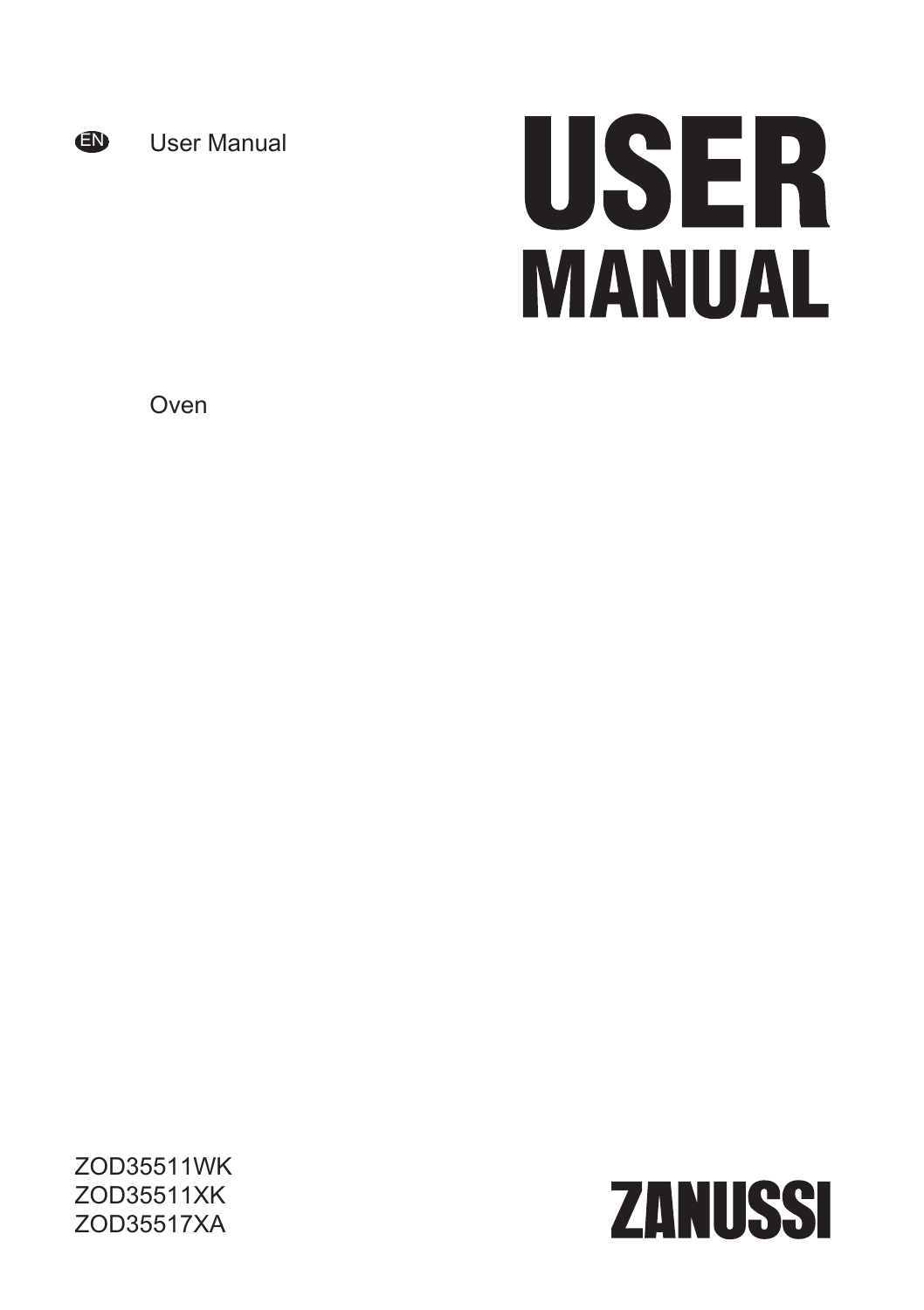# Contents

| Safety instructions___________________3 |
|-----------------------------------------|
| Product description_________________5   |
| Before first use______________________5 |
| Daily use____________________________6  |
| Clock functions8                        |
|                                         |

| Using the accessories $\frac{1}{2}$ = $\frac{1}{2}$ = $\frac{1}{2}$ = $\frac{1}{2}$ = $\frac{1}{2}$ = $\frac{1}{2}$ = $\frac{1}{2}$ = $\frac{1}{2}$ = $\frac{1}{2}$ = $\frac{1}{2}$ = $\frac{1}{2}$ = $\frac{1}{2}$ = $\frac{1}{2}$ = $\frac{1}{2}$ = $\frac{1}{2}$ = $\frac{1}{2}$ = $\frac{1}{2$ |  |
|----------------------------------------------------------------------------------------------------------------------------------------------------------------------------------------------------------------------------------------------------------------------------------------------------|--|
| Additional functions________________10                                                                                                                                                                                                                                                             |  |
| Hints and tips____________________10                                                                                                                                                                                                                                                               |  |
| Care and cleaning_________________15                                                                                                                                                                                                                                                               |  |
| Troubleshooting __________________17                                                                                                                                                                                                                                                               |  |
| Energy efficiency_________________18                                                                                                                                                                                                                                                               |  |
|                                                                                                                                                                                                                                                                                                    |  |

Subject to change without notice.

# **Safety information**

Before the installation and use of the appliance, carefully read the supplied instructions. The manufacturer is not responsible for any injuries or damages that are the result of incorrect installation or usage. Always keep the instructions in a safe and accessible location for future reference.

# **Children and vulnerable people safety**

- This appliance can be used by children aged from 8 years and above and persons with reduced physical, sensory or mental capabilities or lack of experience and knowledge if they have been given supervision or instruction concerning the use of the appliance in a safe way and understand the hazards involved.
- Do not let children play with the appliance.
- Keep all packaging away from children and dispose of it appropriately.
- Keep children and pets away from the appliance when it operates or when it cools down. Accessible parts are hot.
- If the appliance has a child safety device, this should be activated.
- Children shall not carry out cleaning and user maintenance of the appliance without supervision.
- Children aged 3 years and under must be kept away from this appliance when it is in operation at all times.

# **General Safety**

• Only a qualified person must install this appliance and replace the cable.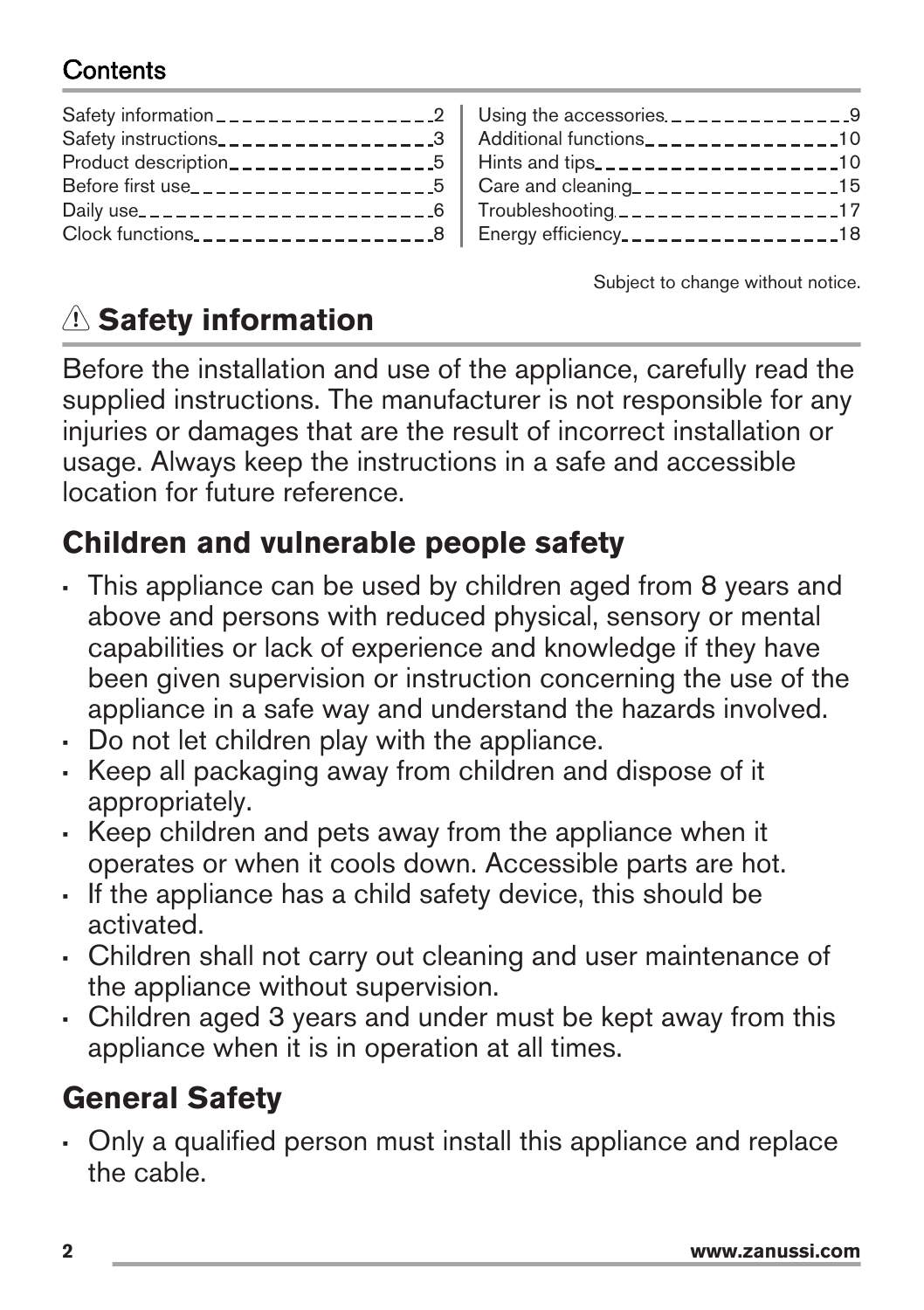- <span id="page-2-0"></span>• WARNING: The appliance and its accessible parts become hot during use. Care should be taken to avoid touching heating elements. Children less than 8 years of age shall be kept away unless continuously supervised.
- Always use oven gloves to remove or put in accessories or ovenware.
- Before maintenance cut the power supply.
- Ensure that the appliance is switched off before replacing the lamp to avoid the possibility of electric shock.
- Do not use a steam cleaner to clean the appliance.
- Do not use harsh abrasive cleaners or sharp metal scrapers to clean the glass door since they can scratch the surface, which may result in shattering of the glass.
- If the mains power supply cable is damaged, it must be replaced by the manufacturer, its Authorised Service Centre or similarly qualified persons to avoid an electrical hazard.
- To remove the shelf supports first pull the front of the shelf support and then the rear end away from the side walls. Install the shelf supports in the opposite sequence.
- The means for disconnection must be incorporated in the fixed wiring in accordance with the wiring rules.

# **Safety instructions**

#### **Installation**



Only a qualified person must install this appliance.

- Remove all the packaging.
- Do not install or use a damaged appliance.
- Follow the installation instruction supplied with the appliance.
- Always take care when moving the appliance as it is heavy. Always use safety gloves and enclosed footwear.
- Do not pull the appliance by the handle.
- Keep the minimum distance from the other appliances and units.
- Make sure that the appliance is installed below and adjacent safe structures.
- The sides of the appliance must stay adjacent to appliances or to units with the same height.

#### **Electrical connection**

# **WARNING!**

Risk of fire and electrical shock.

- All electrical connections should be made by a qualified electrician.
- The appliance must be earthed.
- Make sure that the electrical information on the rating plate agrees with the power supply. If not, contact an electrician.
- Always use a correctly installed shockproof socket.
- Do not use multi-plug adapters and extension cables.
- Make sure not to cause damage to the mains plug and to the mains cable. Should the mains cable need to be replaced, this must be carried out by our Authorised Service Centre.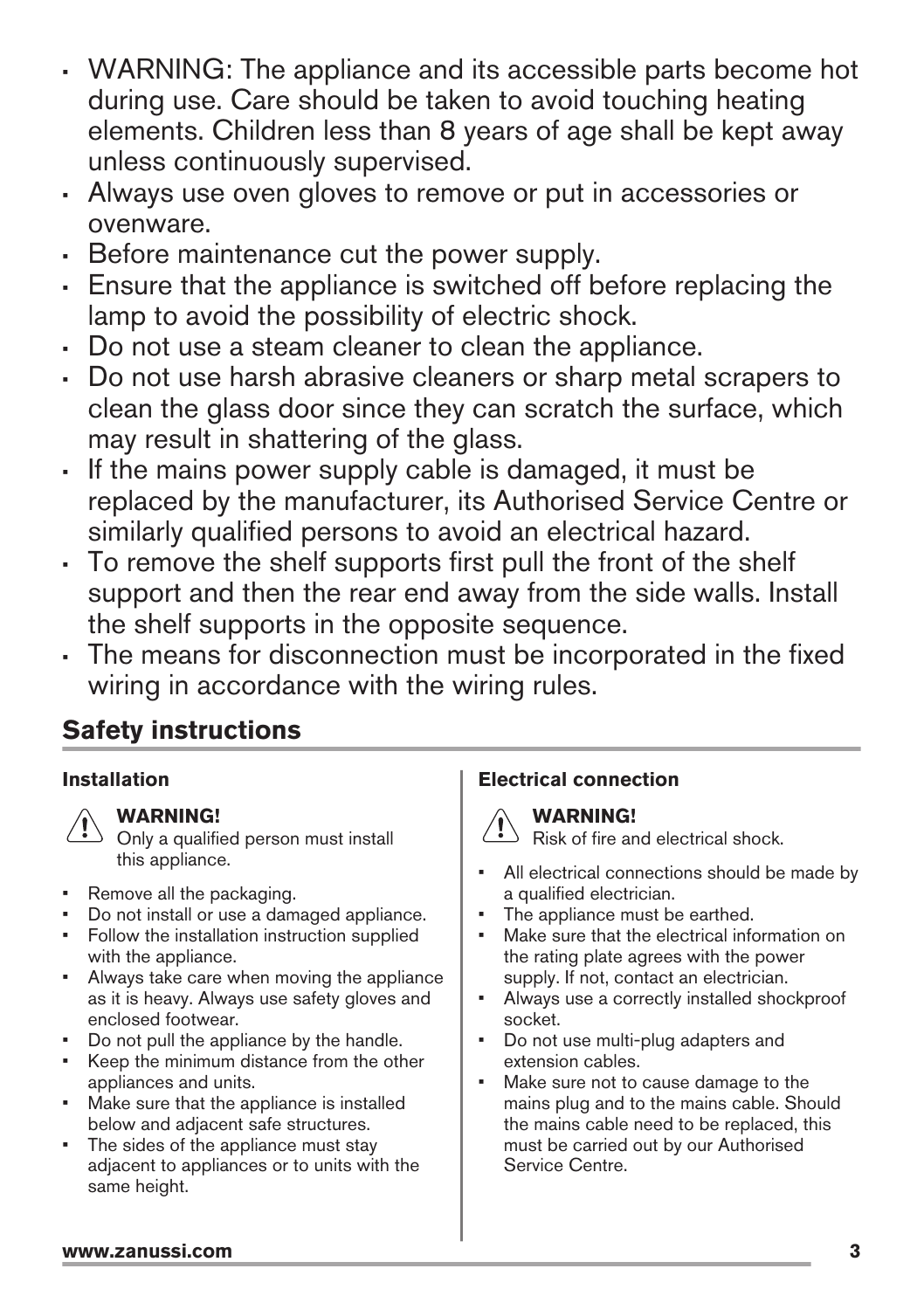- Do not let mains cables touch or come near the appliance door, especially when the door is hot.
- The shock protection of live and insulated parts must be fastened in such a way that it cannot be removed without tools.
- Connect the mains plug to the mains socket only at the end of the installation. Make sure that there is access to the mains plug after the installation.
- If the mains socket is loose, do not connect the mains plug.
- Do not pull the mains cable to disconnect the appliance. Always pull the mains plug.
- Use only correct isolation devices: line protecting cut-outs, fuses (screw type fuses removed from the holder), earth leakage trips and contactors.
- The electrical installation must have an isolation device which lets you disconnect the appliance from the mains at all poles. The isolation device must have a contact opening width of minimum 3 mm.
- This appliance complies with the E.E.C. Directives.

#### **Use**

#### **WARNING!**

 $\Diamond$  Risk of injury, burns and electrical shock or explosion.

- This appliance is for household use only.
- Do not change the specification of this appliance.
- Make sure that the ventilation openings are not blocked.
- Do not let the appliance stay unattended during operation.
- Deactivate the appliance after each use.
- Be careful when you open the appliance door while the appliance is in operation. Hot air can release.
- Do not operate the appliance with wet hands or when it has contact with water.
- Do not apply pressure on the open door.
- Do not use the appliance as a work surface or as a storage surface.
- Open the appliance door carefully. The use of ingredients with alcohol can cause a mixture of alcohol and air.
- Do not let sparks or open flames to come in contact with the appliance when you open the door.
- Do not put flammable products or items that are wet with flammable products in, near or on the appliance.
- Do not use microwave function to preheat the oven.



**WARNING!**

 $\Diamond$  Risk of damage to the appliance.

- To prevent damage or discoloration to the enamel:
	- do not put ovenware or other objects in the appliance directly on the bottom.
	- do not put aluminium foil directly on the bottom of the appliance.
	- do not put water directly into the hot appliance.
	- do not keep moist dishes and food in the appliance after you finish the cooking.
	- be careful when you remove or install the accessories.
- Discoloration of the enamel has no effect on the performance of the appliance.
- Use a deep pan for moist cakes. Fruit juices cause stains that can be permanent.
- This appliance is for cooking purposes only. It must not be used for other purposes, for example room heating.
- Always cook with the oven door closed.
- If the appliance is installed behind a furniture panel (e.g. a door) make sure the door is never closed when the appliance is in operation. Heat and moisture can build up behind a closed furniture panel and cause subsequent damage to the appliance, the housing unit or the floor. Do not close the furniture panel until the appliance has cooled down completely after use.

#### **Care and cleaning**



#### **WARNING!**

 $\Diamond$  Risk of injury, fire, or damage to the appliance.

- Before maintenance, deactivate the appliance and disconnect the mains plug from the mains socket.
- Make sure the appliance is cold. There is the risk that the glass panels can break.
- Replace immediately the door glass panels when they are damaged. Contact the Authorised Service Centre.
- Be careful when you remove the door from the appliance. The door is heavy!
- Clean regularly the appliance to prevent the deterioration of the surface material.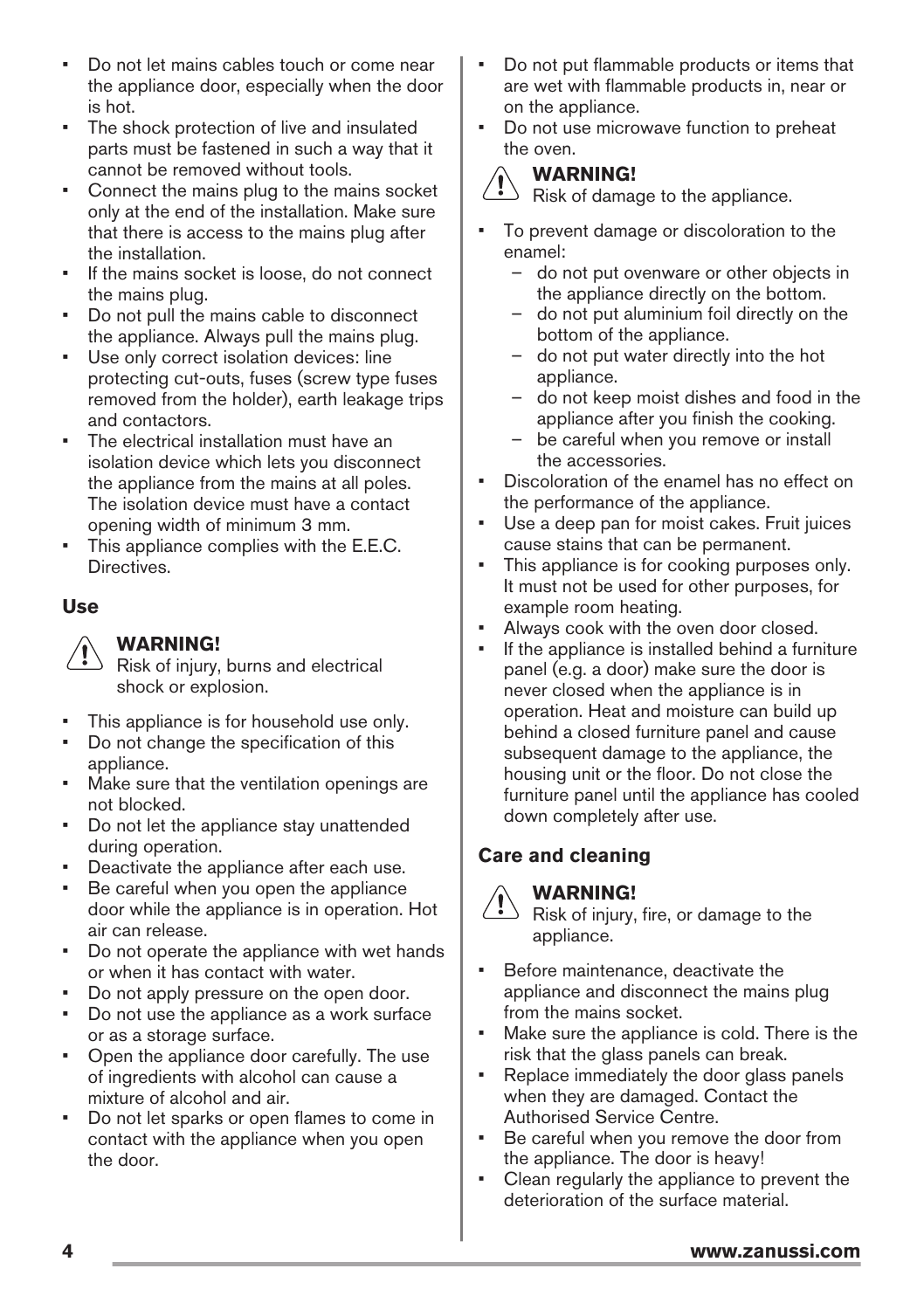- <span id="page-4-0"></span>• Clean the appliance with a moist soft cloth. Only use neutral detergents. Do not use abrasive products, abrasive cleaning pads, solvents or metal objects.
- If you use an oven spray, obey the safety instructions on the packaging.
- Do not clean the catalytic enamel (if applicable) with any kind of detergent.

#### **Disposal**

**WARNING!**

Risk of injury or suffocation.

# **Product description**

#### **General overview**



#### **Accessories**

- **Wire shelf** For cookware, cake tins, roasts.
- **Grill- / Roasting pan** To bake and roast or as pan to collect fat.

# **Before first use**



**WARNING!** Refer to Safety chapters.

#### **Initial Cleaning**

Remove all accessories and removable shelf supports from the appliance.

- Disconnect the appliance from the mains supply.
- Cut off the mains electrical cable close to the appliance and dispose of it.
- Remove the door catch to prevent children or pets from becoming trapped in the appliance.

#### **Service**

- To repair the appliance contact an Authorised Service Centre.
- Use original spare parts only.
- 1 Knob for the top oven functions 2 Power lamp / symbol / indicator **8** Knob for the top oven temperature 4 Temperature lamp / symbol / indicator 5 Electronic programmer 6 Knob for the main oven functions 7 Knob for the main oven temperature 8 Heating element 9 Lamp 10 Fan **11** Shelf support, removable 12 Shelf positions
	- **Trivet** For roasting and grilling.



Use the trivet only with the Grill- / roasting pan.



Refer to "Care and cleaning" chapter.

Clean the appliance before first use. Put the accessories and the removable shelf supports back to their initial position.

#### **www.zanussi.com 5**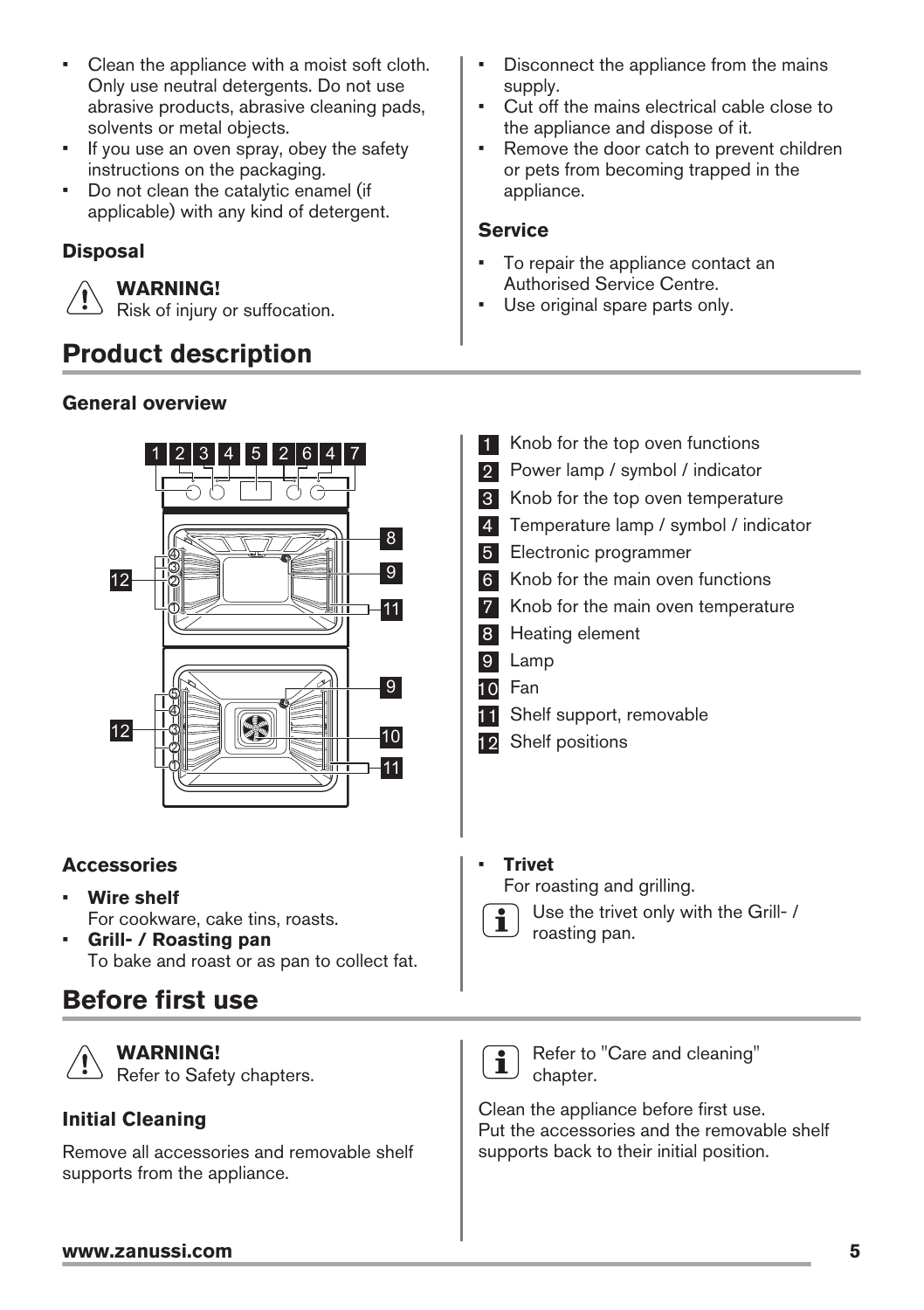#### <span id="page-5-0"></span>**Setting the time**

You must set the time before you operate the oven.



Only the top oven works without the set time.

The indicator for the Time of day function flashes when you connect the appliance to the electrical supply, when there was a power cut or when the timer is not set.

Press the  $+$  or  $-$  button to set the correct time.

After approximately five seconds, the flashing stops and the display shows the time of day you set.

#### **Changing the time**



You cannot change the time of day if the Duration  $\Rightarrow$  or End  $\Rightarrow$  function operates.

Press  $\mathbb O$  again and again until the indicator for the Time of Day function flashes.

# **Daily use**

**WARNING!** Refer to Safety chapters.

#### **Activating and deactivating the top / main oven**



#### **It depends on the model if your appliance has knob symbols, indicators or lamps:**

- The indicator comes on when the oven heats up.
- The lamp comes on when the oven operates.
- The symbol shows whether the knob controls the oven functions or the temperature.
- **Top oven functions**

To set a new time, refer to "Setting the time".

#### **Preheating**

Preheat the empty appliance to burn off the remaining grease.

- - Preheat the two ovens. Heat up one oven at a time. Set the functions listed below, if applicable.
- **1.** Set the function  $\Box$  and the temperature to 250ºC.

Let the appliance operate for 1 hour.

**2.** Set the function **a** and the temperature to 250ºC.

Let the appliance operate for 15 minutes.

**3.** Set the function **a** and the temperature to 250ºC.

Let the appliance operate for 15 minutes. Accessories can become hotter than usual. The appliance can emit an odour and smoke. This is normal. Make sure that the airflow is sufficient.

- **1.** Turn the knob for the top / main oven functions to select an oven function.
- **2.** Turn the knob for the temperature to select a temperature.
- **3.** To deactivate the oven turn the knob for the top / main oven functions to the off position.

| <b>Oven function</b> |       | <b>Application</b>                               |
|----------------------|-------|--------------------------------------------------|
|                      | Light | To activate the lamp without a cooking function. |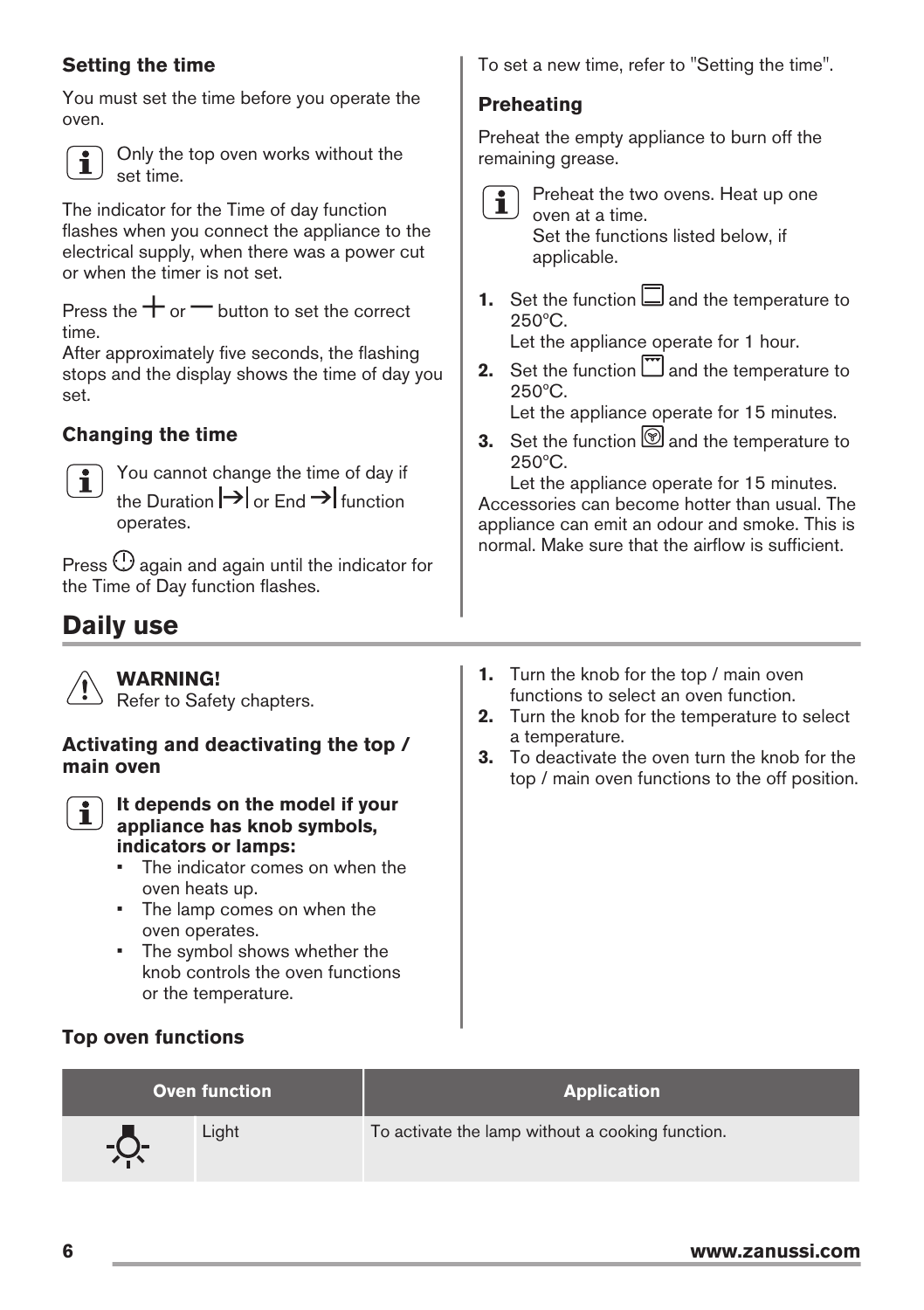| <b>Oven function</b> |                                  | <b>Application</b>                                           |
|----------------------|----------------------------------|--------------------------------------------------------------|
|                      | <b>Conventional Cook-</b><br>ing | To bake and roast food on 1 shelf position.                  |
|                      | <b>Top Heat</b>                  | To brown bread, cakes and pastries. To finish cooked dishes. |
|                      | <b>Bottom Heat</b>               | To bake cakes with crispy bottom and to preserve food.       |
|                      | Grilling                         | To grill flat food and to toast bread.                       |
|                      | <b>Fast Grilling</b>             | To grill flat food in large quantities and to toast bread.   |

#### **Main oven functions**

| <b>Symbol</b>  | <b>Oven function</b> | <b>Application</b>                                                                                                                             |
|----------------|----------------------|------------------------------------------------------------------------------------------------------------------------------------------------|
|                | Light                | To activate the lamp without a cooking function.                                                                                               |
|                | True Fan Cooking     | To bake on up to 3 shelf positions at the same time and to<br>dry food. Set the temperature 20 - 40 °C lower than for<br>Conventional Cooking. |
| $\frac{d}{dx}$ | Defrost              | To defrost frozen food.                                                                                                                        |

#### **Display**



The electronic programmer works only with the main oven.



- **A.** Function indicators
- **B.** Time display
- **C.** Function indicator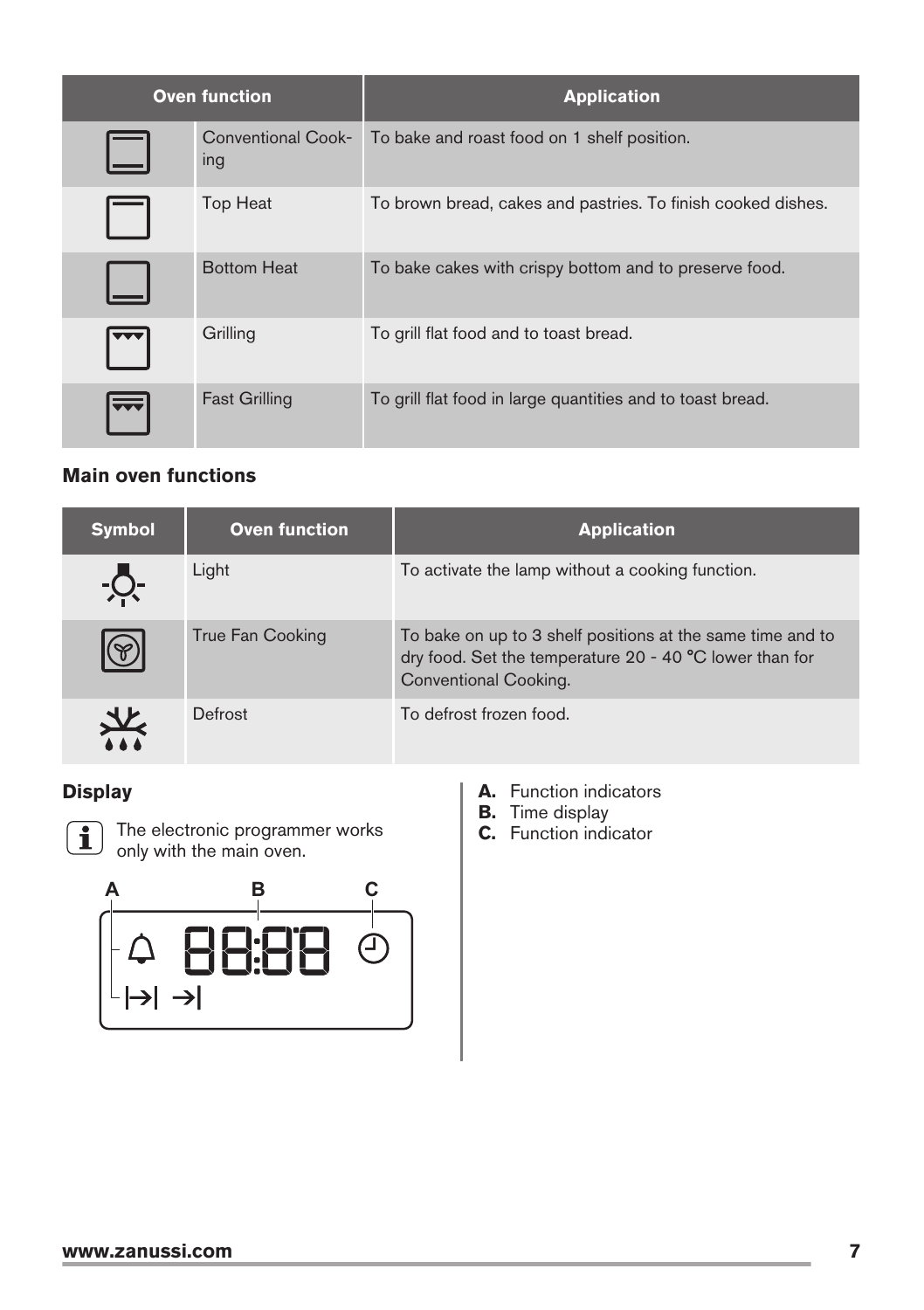#### <span id="page-7-0"></span>**Buttons**

| <b>Button</b> | <b>Function</b> | <b>Description</b>       |
|---------------|-----------------|--------------------------|
|               | <b>MINUS</b>    | To set the time.         |
| ( د )         | <b>CLOCK</b>    | To set a clock function. |
|               | <b>PLUS</b>     | To set the time.         |

# **Clock functions**

#### **Clock functions table**

| <b>Clock function</b> |               | <b>Application</b>                                                                       |  |
|-----------------------|---------------|------------------------------------------------------------------------------------------|--|
| (ገ)                   | Time of day   | To set, change or check the time of day.                                                 |  |
| $\bigwedge$           | Minute Minder | To set countdown time. This function has no effect on the operation of<br>the appliance. |  |
| $\mapsto$             | Duration      | To set the cooking time of the oven.                                                     |  |
|                       | End           | To set the time of day when the oven should deactivate.                                  |  |

You can use the functions Duration  $\mathbf{i}$  $\left| \rightarrow \right|$  and End  $\rightarrow$  at the same time to set the time for how long the appliance should operate and when the appliance should deactivate. This lets you activate the appliance with a delay in time. First set the

Duration  $\rightarrow$  and then the End  $\rightarrow$ 

#### **Setting the clock functions**

For Duration  $\rightarrow$  and End  $\rightarrow$  set an oven function and temperature of cooking. This is not necessary for the Minute Minder  $\Delta$ .

- **1.** Press  $\bigcirc$  again and again until the indicator for the necessary clock function starts to flash.
- **2.** Press  $+$  or  $-$  to set the time for the necessary clock function.

The clock function operates. The display shows the indicator for the clock function you set.

 $\mathbf i$ 

For the Minute Minder function the display shows the time left.

- **3.** When the time ends the indicator of the clock function flashes and an acoustic signal sounds. Press a button to stop the signal.
- **4.** Turn the knob for the oven functions and the knob for the temperature to the off position.
	- $\mathbf i$

With the Duration  $\rightarrow$  and End  $\rightarrow$ functions, the appliance deactivates automatically. The functions work only for the main oven.

#### **Cancelling the clock functions**

- **1.** Press the  $\mathbb O$  again and again until the necessary function indicator flashes.
- **2.** Press and hold  $\overline{\phantom{a}}$ .

The clock function goes out after some seconds.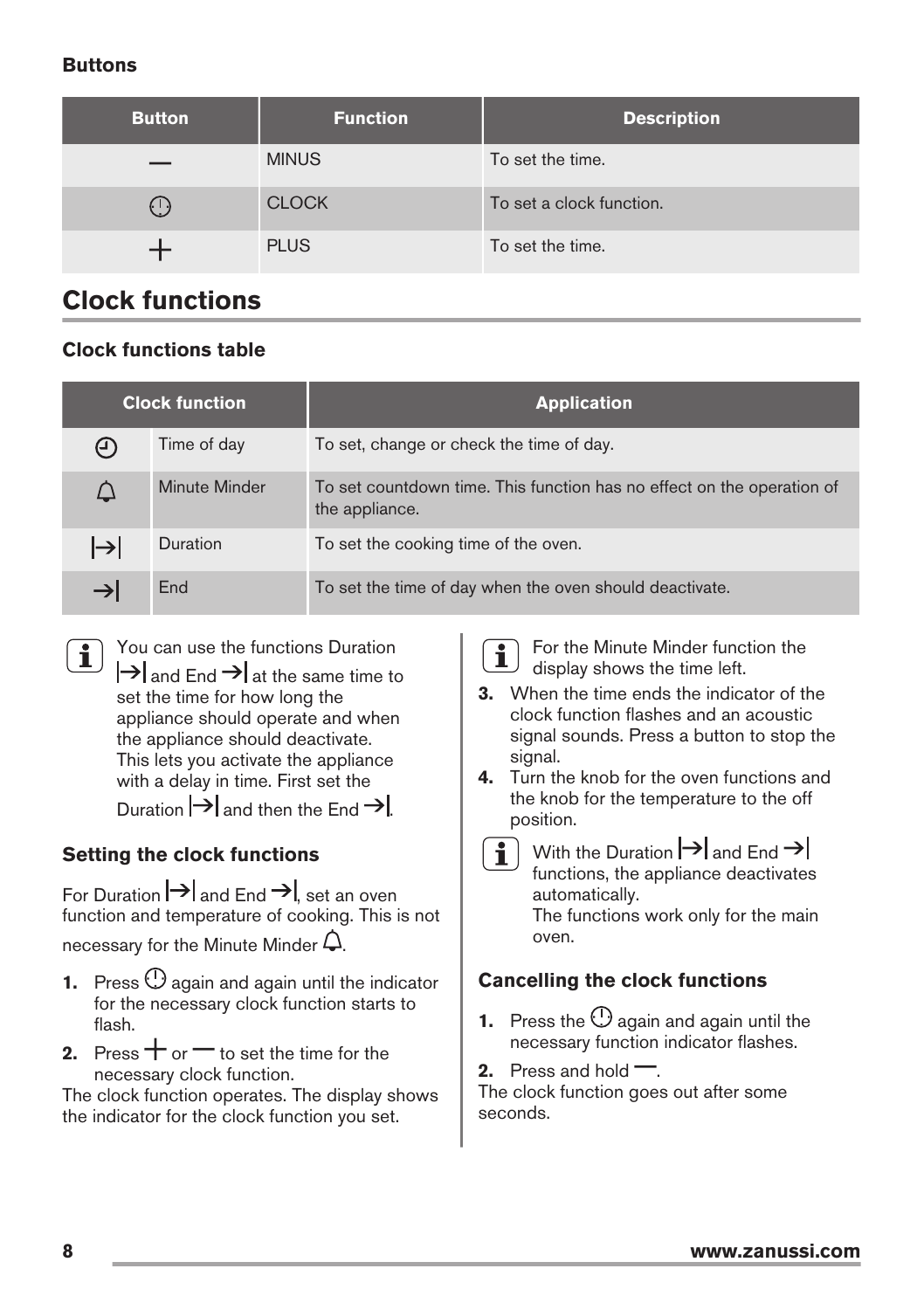## <span id="page-8-0"></span>**Using the accessories**



#### **WARNING!**

Refer to Safety chapters.

#### **Inserting the accessories**

Wire shelf:

Push the shelf between the guide bars of the shelf support and make sure that the feet point down.



Deep pan:

Push the deep pan between the guide bars of the shelf support.



Wire shelf and the deep pan together:

Push the deep pan between the guide bars of the shelf support and the wire shelf on the guide bars above.



#### $\left| \textbf{1} \right|$   $\blacksquare$  All accessories have small indentations at the top of the right and left side to increase safety. The indentations are also anti-tip devices.

The high rim around the shelf is a device which prevents cookware from slipping.

#### **Trivet and Grill- / Roasting pan**

### **WARNING!**

 $\Diamond$  Be careful when you remove the accessories from a hot appliance. There is a risk of burns.

You can use the trivet to roast larger pieces of meat or poultry on one shelf position.

**1.** Put the trivet into the deep pan so that the supports of the wire shelf point up.



**2.** Put the deep pan into the oven on the necessary shelf position.

You can use the trivet to grill flat dishes in large quantities and to toast.

**1.** Put the trivet into the deep pan so that the supports of the wire shelf point down.



**2.** Put the deep pan into the oven on the necessary shelf position.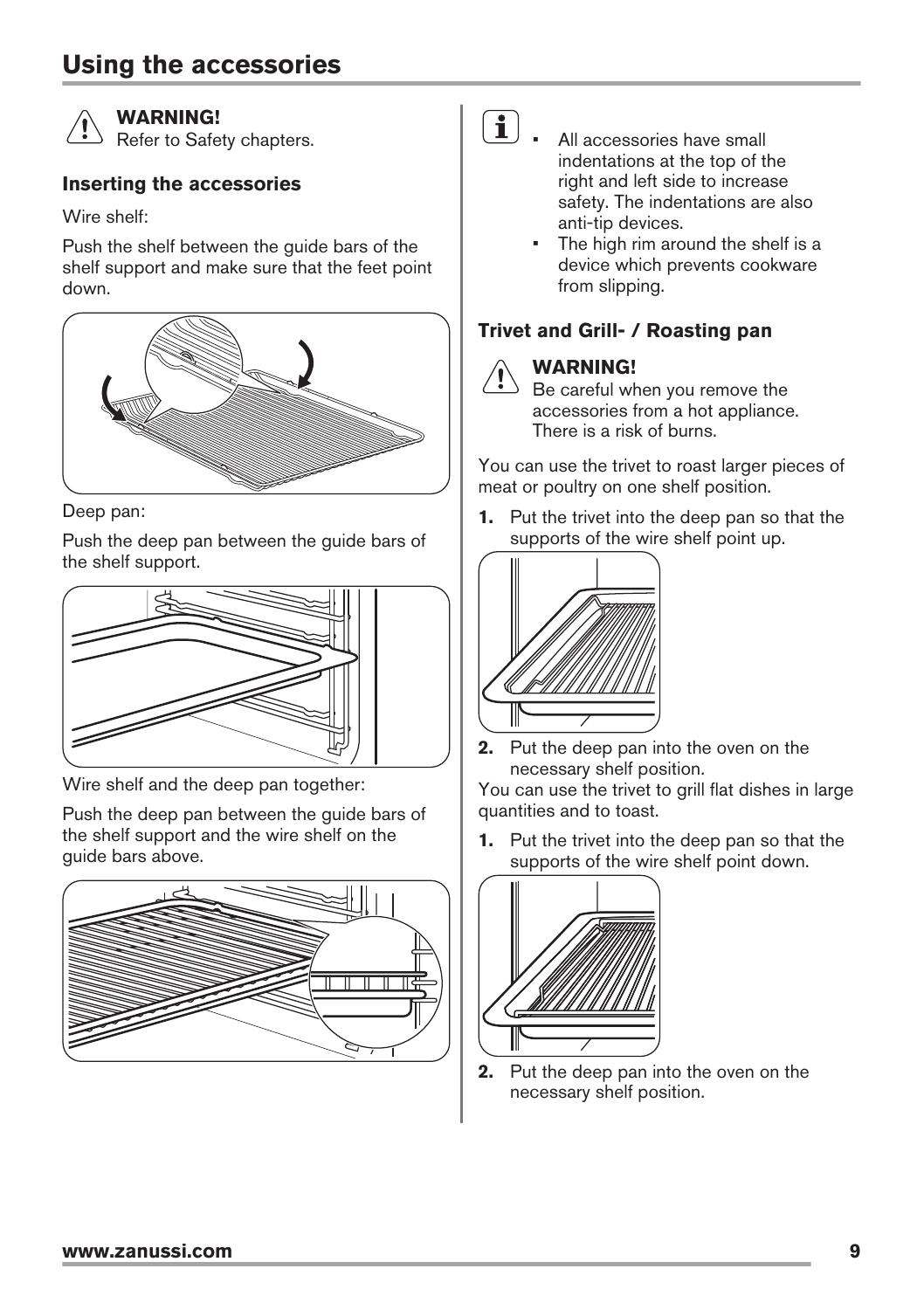# <span id="page-9-0"></span>**Additional functions**

#### **Cooling fan**

When the appliance operates, the cooling fan activates automatically to keep the surfaces of

# **Hints and tips**

#### **WARNING!**

Refer to Safety chapters.



The temperature and baking times in the tables are guidelines only. They depend on the recipes and the quality and quantity of the ingredients used.

#### **Double oven**

#### Top oven

The top oven is the smaller of the two ovens. It has 4 shelf positions. Use it to cook smaller quantities of food. It gives especially good results when used to cook fruitcakes, sweets and savoury flants or quiche.

#### Main oven

The main oven is the bigger of the two ovens. It is particularly suitable for cooking larger quantities of food.

#### **Baking**

• Your oven can bake or roast differently to the appliance you had before. Adapt your usual

the appliance cool. If you deactivate the appliance, the cooling fan can continue to operate until the appliance cools down.

settings (temperature, cooking times) and shelf positions to the values in the tables.

- The manufacturer recommends that you use the lower temperature the first time.
- If you cannot find the settings for a special recipe, look for the one that is almost the same.
- You can extend baking times by  $10 15$ minutes if you bake cakes on more than one shelf position.
- Cakes and pastries at different heights do not always brown equally at first. If this occurs, do not change the temperature setting. The differences equalize during the baking procedure.
- With longer baking times, you can deactivate the oven approximately 10 minutes before the end of the baking time and then use the residual heat.

When you cook frozen food, the trays in the oven can twist during baking. When the trays become cold again, the distortions are gone.

#### **Baking results COVE COVERSIBLE POSSIble cause COVER THE REMEDY Remedy** The bottom of the cake is not browned sufficiently. The shelf position is incorrect. Put the cake on a lower shelf. The cake sinks and becomes soggy, lumpy or streaky. The oven temperature is too high. The next time you bake, set a slightly lower oven temperature. The cake sinks and becomes soggy, lumpy or streaky. The baking time is too short. Set a longer baking time. You **cannot decrease baking times by setting higher temperatures.** The cake sinks and becomes soggy, lumpy or streaky. There is too much liquid in the mixture. Use less liquid. Be careful with mixing times, especially if you use a mixing machine.

#### **Tips on baking**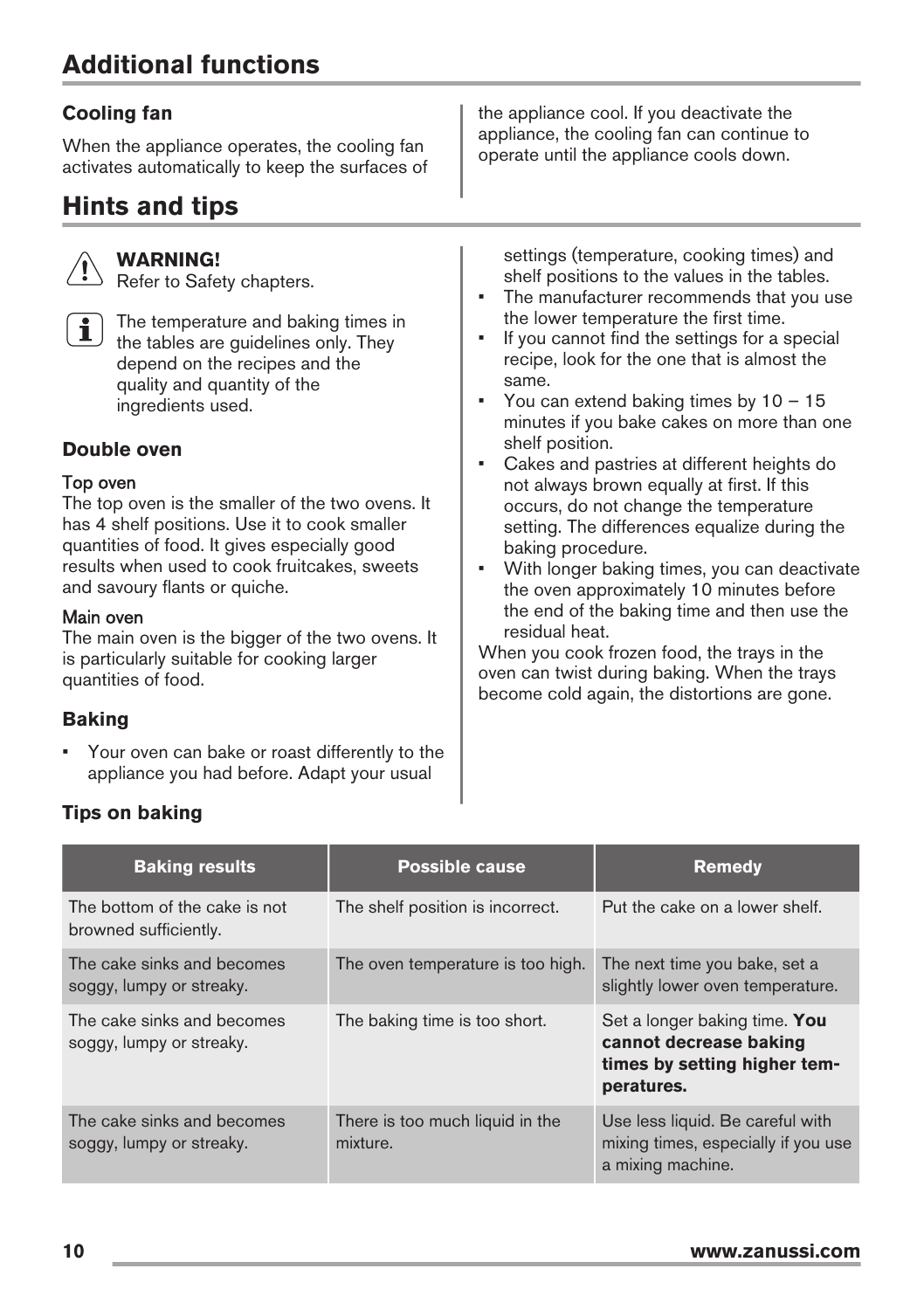| <b>Baking results</b>                                | <b>Possible cause</b>                                                 | <b>Remedy</b>                                                      |
|------------------------------------------------------|-----------------------------------------------------------------------|--------------------------------------------------------------------|
| The cake is too dry.                                 | The oven temperature is too low.                                      | The next time you bake, set a<br>higher oven temperature.          |
| The cake is too dry.                                 | The baking time is too long.                                          | The next time you bake, set a<br>shorter baking time.              |
| The cake browns unevenly.                            | The oven temperature is too high<br>and the baking time is too short. | Set a lower oven temperature<br>and a longer baking time.          |
| The cake browns unevenly.                            | The mixture is unevenly distrib-<br>uted.                             | Spread the mixture evenly on the<br>baking tray.                   |
| The cake is not ready in the bak-<br>ing time given. | The oven temperature is too low.                                      | The next time you bake, set a<br>slightly higher oven temperature. |

#### **Baking**

To bake in the top oven use the function Conventional Cooking.

To bake in the main oven use the function True Fan Cooking.

#### Top oven

| Food                | Temperature (°C)                    | Time (min)  | <b>Shelf position</b> |
|---------------------|-------------------------------------|-------------|-----------------------|
| <b>Biscuits</b>     | $170 - 190$                         | $10 - 20$   | $\overline{2}$        |
| <b>Bread</b>        | $200 - 220$                         | $30 - 35$   | 1                     |
| Bread rolls / buns  | 170-180                             | $10 - 15$   | $\mathbf{1}$          |
| <b>Cakes:</b>       |                                     |             |                       |
| - Small & Queen     | $160 - 170$                         | $18 - 25$   | $\overline{2}$        |
| - Sponges           | $160 - 175$                         | $20 - 30$   | $\overline{2}$        |
| - Victoria Sandwich | $160 - 170$                         | $18 - 25$   | $\overline{2}$        |
| - Madeira           | $140 - 150$                         | $75 - 90$   | $\overline{2}$        |
| - Rich Fruit        | $140 - 150$                         | $120 - 150$ | $\overline{2}$        |
| - Gingerbread       | $140 - 150$                         | $75 - 90$   | $\overline{2}$        |
| - Meringues         | $90 - 100$                          | $150 - 180$ | $\overline{2}$        |
| - Flapjack          | $160 - 170$                         | $25 - 30$   | $\overline{2}$        |
| - Shortbread        | $130 - 150$                         | $45 - 65$   | $\overline{2}$        |
| <b>Casseroles:</b>  |                                     |             |                       |
| - Beef / Lamb       | $160 - 170$                         | $150 - 180$ | 1                     |
| - Chicken           | $160 - 180$                         | $75 - 90$   | 1                     |
| Convenience Foods   | Follow manufacturer's instructions. |             |                       |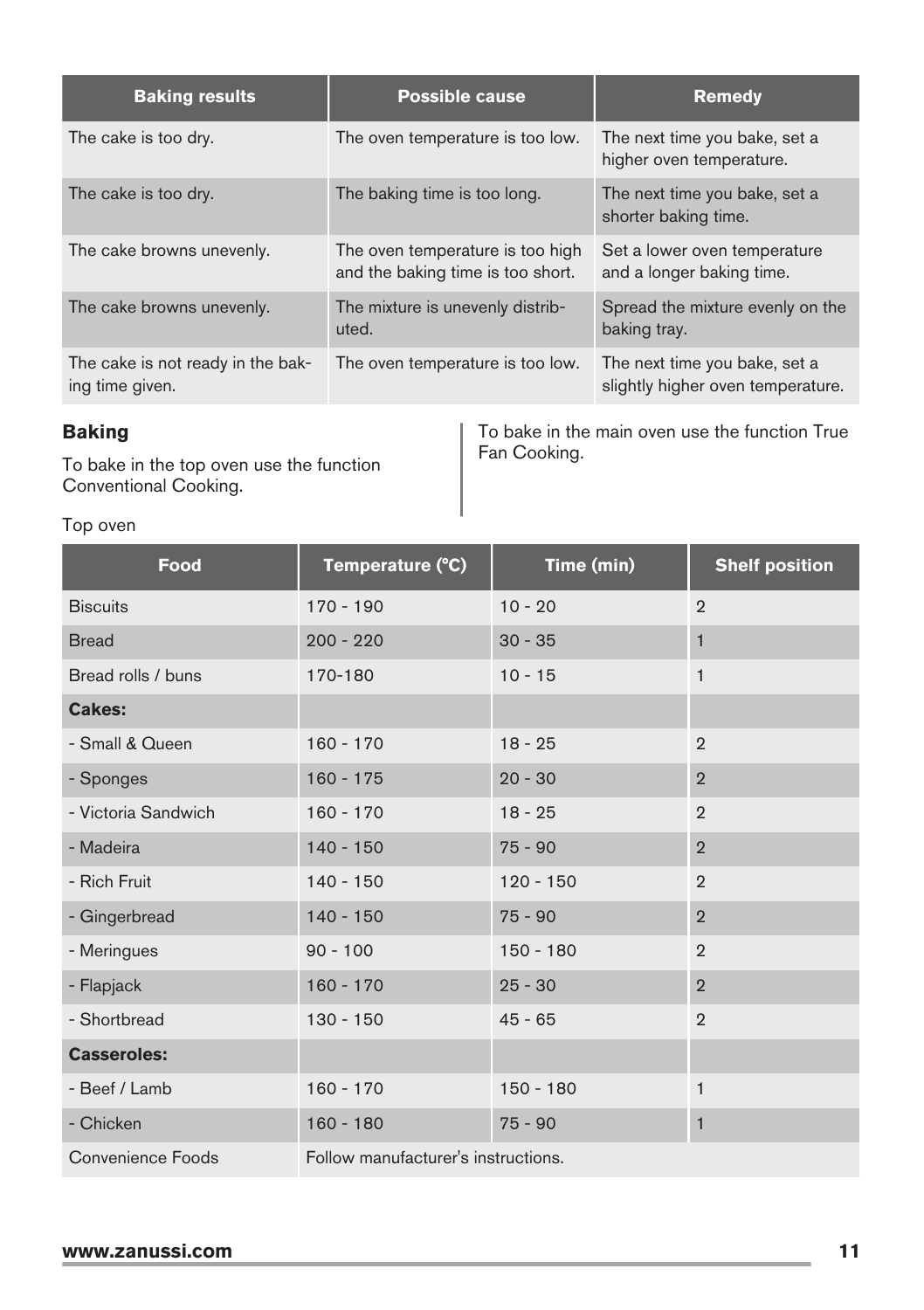| Food                      | Temperature (°C) | Time (min) | <b>Shelf position</b> |
|---------------------------|------------------|------------|-----------------------|
| Fish                      | $170 - 190$      | $20 - 30$  | $\overline{2}$        |
| Fish Pie (Potato Topped)  | $190 - 200$      | $20 - 30$  | $\overline{2}$        |
| Fruit Pies, Crumbles      | $190 - 200$      | $30 - 50$  | $\overline{2}$        |
| Milk Puddings             | $150 - 170$      | $90 - 120$ | $\overline{2}$        |
| Pasta, Lasagne etc.       | $170 - 180$      | $40 - 50$  | $\overline{2}$        |
| Pastry:                   |                  |            |                       |
| - Choux                   | $180 - 190$      | $30 - 40$  | $\overline{2}$        |
| - Eclairs, Profiteroles   | $180 - 190$      | $30 - 40$  | $\overline{2}$        |
| - Flaky / Puff Pies       | $210 - 220$      | $30 - 40$  | $\overline{2}$        |
| <b>Shortcrust:</b>        |                  |            |                       |
| - Mince Pies              | $190 - 210$      | $15 - 20$  | $\overline{2}$        |
| - Meat Pies               | $190 - 210$      | $25 - 35$  | $\overline{2}$        |
| - Quiche, Tarts, Flans    | $180 - 200$      | $25 - 50$  | $\overline{2}$        |
| Scones                    | $220 - 230$      | $8 - 12$   | $\overline{2}$        |
| Shepard's Pie             | $180 - 190$      | $30 - 40$  | $\overline{2}$        |
| Souffles                  | $190 - 200$      | $20 - 30$  | $\overline{2}$        |
| <b>Vegetables:</b>        |                  |            |                       |
| - Baked Jacket Potatoes   | $180 - 190$      | $60 - 90$  | $\overline{2}$        |
| - Roast Potatoes          | $180 - 190$      | $60 - 90$  | $\overline{2}$        |
| <b>Yorkshire Pudding:</b> |                  |            |                       |
| - Large                   | $200 - 210$      | $25 - 40$  | $\mathbf{1}$          |
| - Individual              | $210 - 220$      | $15 - 25$  | 1                     |

#### Main oven

| Food            | Temperature (°C) | Time (min) | <b>Shelf position</b> |
|-----------------|------------------|------------|-----------------------|
| <b>Biscuits</b> | $180 - 190$      | $10 - 20$  | 3                     |
| <b>Bread</b>    | $190 - 210$      | $30 - 35$  | 3                     |
| Cakes:          |                  |            |                       |
| - Small & Queen | $160 - 170$      | $18 - 25$  | 3                     |
| - Sponges       | $160 - 170$      | $20 - 25$  | 3                     |
| - Madeira       | $140 - 160$      | $60 - 75$  | 3                     |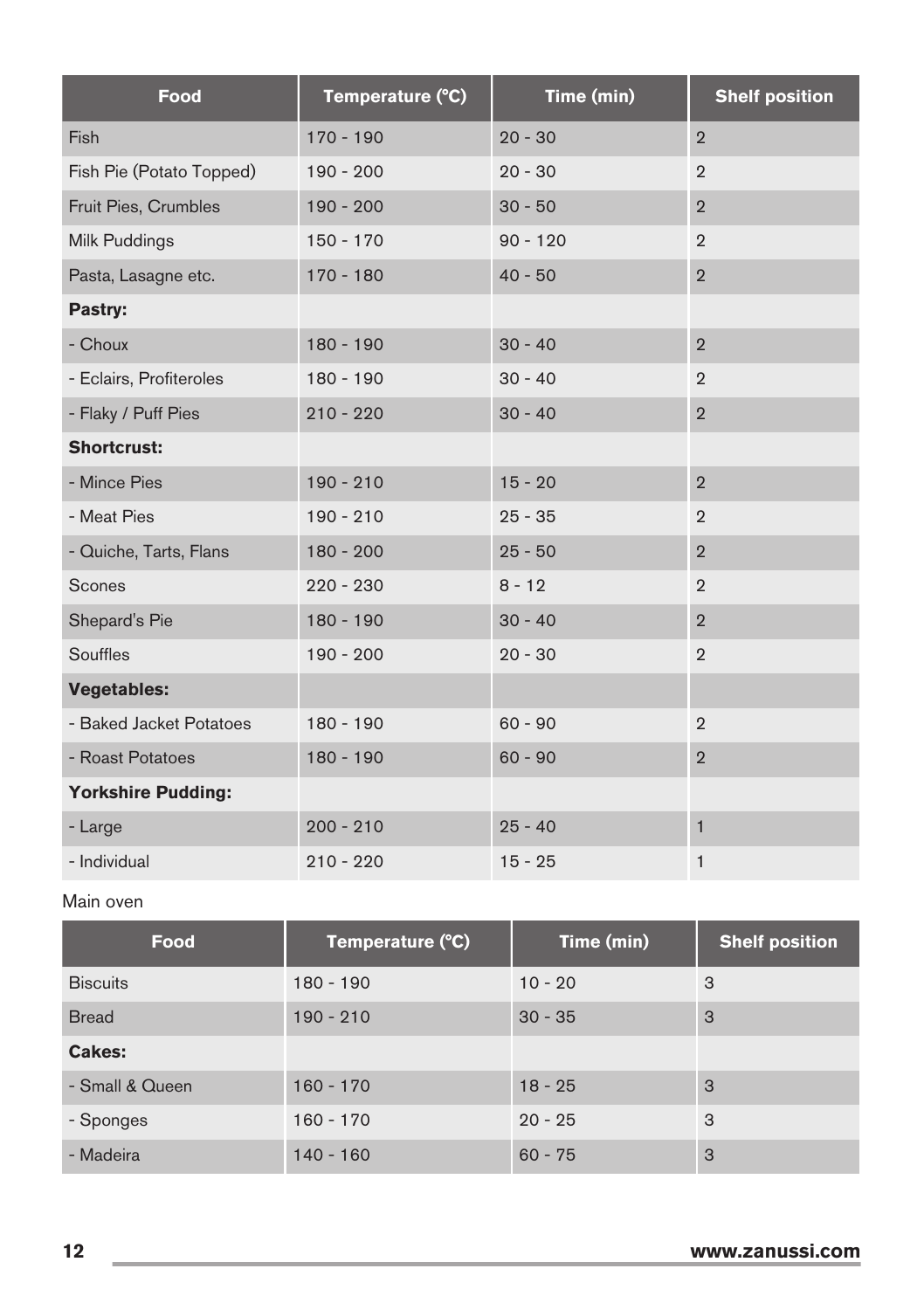| Food                | Temperature (°C)                                                    | Time (min)  | <b>Shelf position</b> |
|---------------------|---------------------------------------------------------------------|-------------|-----------------------|
| - Rich Fruit        | $130 - 140$                                                         | $120 - 150$ | 3                     |
| - Christmas         | $130 - 140$                                                         | $180 - 270$ | 3                     |
| Fish                | $160 - 180$                                                         | $20 - 30$   | 3                     |
| Fish Pies, Crumbles | $170 - 180$                                                         | $30 - 50$   | 3                     |
| Milk Puddings       | $140 - 160$                                                         | $60 - 90$   | 3                     |
| Pastry:             |                                                                     |             |                       |
| - Choux             | $180 - 190$                                                         | $30 - 40$   | 3                     |
| - Shortcrust        | $180 - 190$                                                         | $25 - 35$   | 3                     |
| - Flaky             | $180 - 190$                                                         | $30 - 40$   | 3                     |
| - Puff              | Follow manufacturer's instructions. Reduce the temperature by 20°C. |             |                       |
| <b>Plate Tarts</b>  | $180 - 190$                                                         | $25 - 45$   | 3                     |
| Quiches / Flans     | $170 - 180$                                                         | $25 - 45$   | 3                     |
| Scones              | $210 - 230$                                                         | $8 - 12$    | 3                     |

#### **Roasting**

- Use heat-resistant ovenware to roast (refer to the instructions of the manufacturer).
- You can roast large roasting joints directly in the deep pan (if present) or on the wire shelf above the deep pan.
- Roast lean meats in the roasting tin with the lid. This keeps the meat more succulent.
- All types of meat that can be browned or have crackling can be roasted in the roasting tin without the lid.
- We recommend that you cook meat and fish weighing 1 kg and above in the appliance.
- To prevent the meat juices or fat from burning onto the pan, put some liquid into the deep pan.
- If necessary, turn the roast (after 1/2 2/3 of the cooking time).
- Baste large roasts and poultry with their juices several times during roasting. This gives better roasting results.
- You can deactivate the appliance approximately 10 minutes before the end of the roasting time, and use the residual heat.

#### **Grilling**

Always grill with the maximum temperature setting.

Set the shelf into the shelf position as recommended in the grilling table.

For grilling in the top oven adjust the shelf position to suit different thicknesses of food.

Always set the pan to collect the fat into the first shelf position.

Grill only flat pieces of meat or fish.

Always preheat the empty oven with the grill functions for 5 minutes.



#### **CAUTION!**

Always grill with the oven door closed.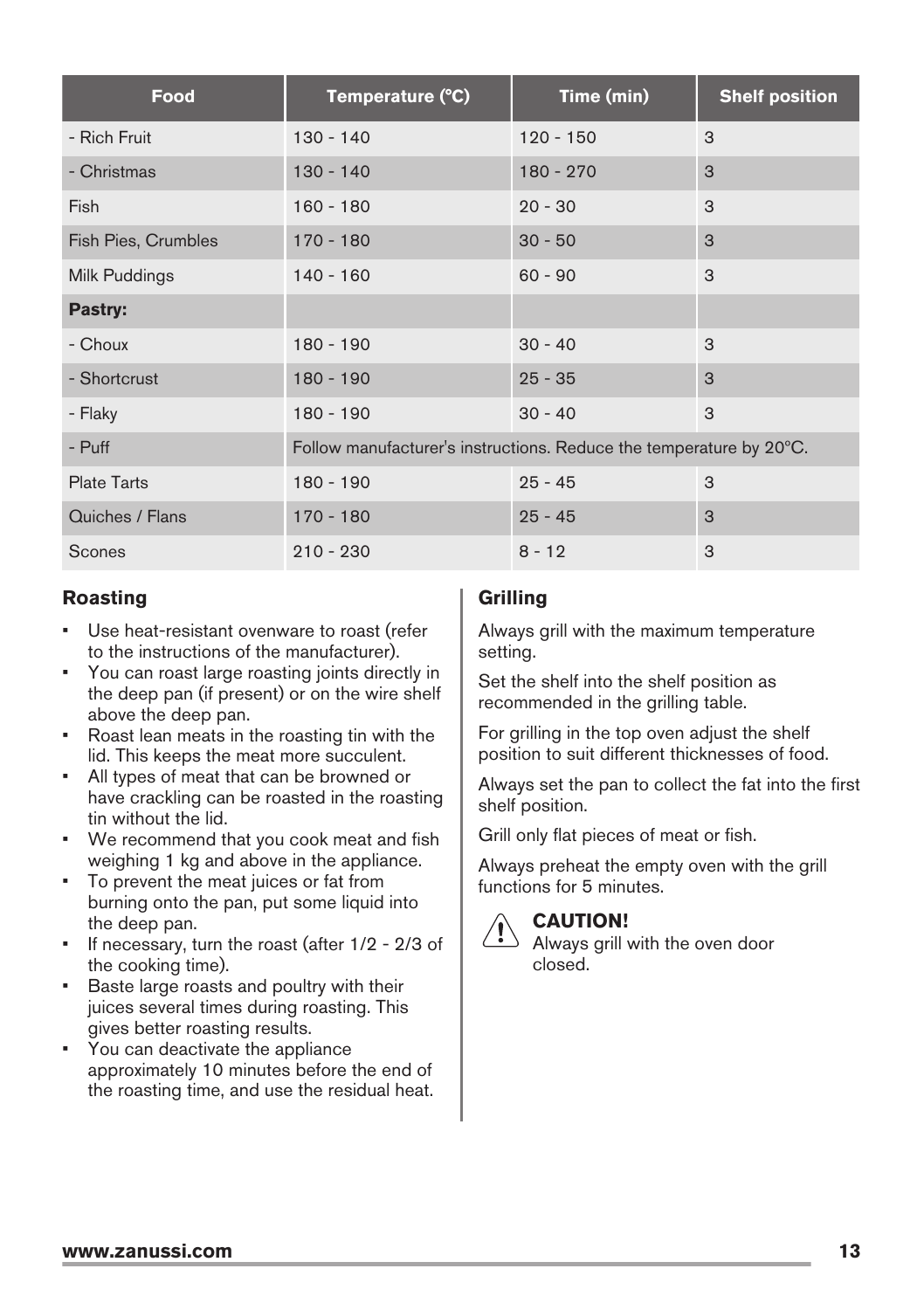#### Grilling and Fast Grilling - Top oven

| Food                        | Time (min) |
|-----------------------------|------------|
| <b>Bacon Rashers</b>        | $5 - 6$    |
| <b>Beefburgers</b>          | $10 - 20$  |
| Chicken Joints              | $20 - 40$  |
| Lamb Chops                  | $15 - 25$  |
| Pork Chops                  | $20 - 25$  |
| Whole Fish, Trout / Makarel | $10 - 12$  |
| Fillets, Plaice / Cod       | $4 - 6$    |
| Kebabs                      | $12 - 18$  |
| Kidneys, Lamb / Pig         | $6 - 10$   |
| Sausages                    | $20 - 30$  |
| <b>Toasted Sandwiches</b>   | $3 - 4$    |
| <b>Steaks:</b>              |            |
| - Rare                      | $4 - 6$    |
| - Medium                    | $6 - 8$    |
| - Well Done                 | $12 - 15$  |

#### **Defrost - Main oven**

Remove the food packaging and put the food on a plate.

Use the first shelf position from the bottom.

Do not cover the food with a bowl or a plate, as this can extend the defrost time.

| Food              | <b>Quantity</b>  | <b>Defrosting</b><br>time (min) | <b>Further de-</b><br>frosting<br>time (min) | <b>Comments</b>                                                                |
|-------------------|------------------|---------------------------------|----------------------------------------------|--------------------------------------------------------------------------------|
| Chicken           | $1$ kg           | $100 - 140$                     | $20 - 30$                                    | Put the chicken on an upturned saucer<br>in a big plate. Turn halfway through. |
| Meat              | $1$ kg           | $100 - 140$                     | $20 - 30$                                    | Turn halfway through.                                                          |
| Meat              | 500q             | $90 - 120$                      | $20 - 30$                                    | Turn halfway through.                                                          |
| Trout             | 150 <sub>g</sub> | $25 - 35$                       | $10 - 15$                                    |                                                                                |
| Strawber-<br>ries | 300 <sub>q</sub> | $30 - 40$                       | $10 - 20$                                    | $\qquad \qquad -$                                                              |
| <b>Butter</b>     | 250 <sub>g</sub> | $30 - 40$                       | $10 - 15$                                    |                                                                                |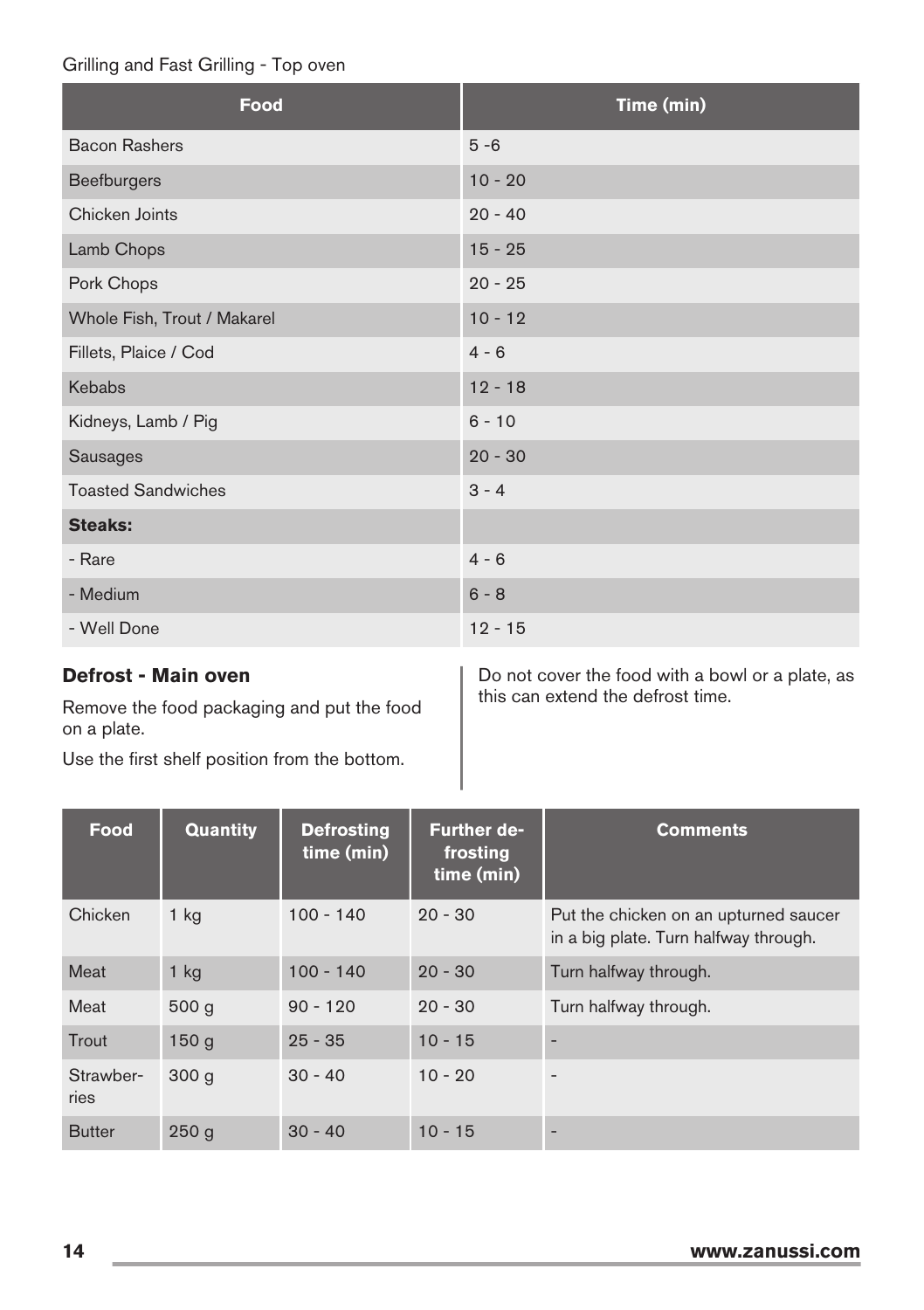<span id="page-14-0"></span>

| Food   | <b>Quantity</b>  | <b>Defrosting</b><br>time (min) | <b>Further de-</b><br>frosting<br>time (min) | <b>Comments</b>                                         |
|--------|------------------|---------------------------------|----------------------------------------------|---------------------------------------------------------|
| Cream  | $2 \times 200$ g | $80 - 100$                      | $10 - 15$                                    | Whip the cream when still slightly frozen<br>in places. |
| Gateau | $1.4$ kg         | 60                              | 60                                           | -                                                       |

# **Care and cleaning**



#### **WARNING!**

Refer to Safety chapters.

#### **Notes on cleaning**

- Clean the front of the appliance with a soft cloth with warm water and a cleaning agent.
- To clean metal surfaces, use a usual cleaning agent.
- Clean the appliance interior after each use. Fat accumulation or other food remains may result in a fire. The risk is higher for the grill pan.
- Clean stubborn dirt with a special oven cleaner.
- Clean all accessories after each use and let them dry. Use a soft cloth with warm water and a cleaning agent.
- If you have nonstick accessories, do not clean them using aggressive agents, sharpedged objects or a dishwasher. It can cause damage to the nonstick coating.

#### **Stainless steel or aluminium appliances**

Clean the oven door with a wet  $\mathbf i$ sponge only. Dry it with a soft cloth. Do not use steel wool, acids or abrasive materials as they can damage the oven surface. Clean the oven control panel with the same precautions.

#### **Removing the shelf supports**

To clean the oven, remove the shelf supports.





Pull the front of the shelf support away from the side wall. **1**

Pull the rear end of **2** the shelf support away from the side wall and remove it.

Install the shelf supports in the opposite sequence.

#### **Oven ceiling**



#### **WARNING!**

Deactivate the appliance before you remove the heating element. Make sure that the appliance is cold. There is a risk of burns.

Remove the shelf supports.

You can fold down the heating element on the oven ceiling to clean the oven ceiling easily.

- **1.** Hold the heating element with two hands at the front.
- **2.** Pull it forwards against the spring pressure and out along the supports on the two sides.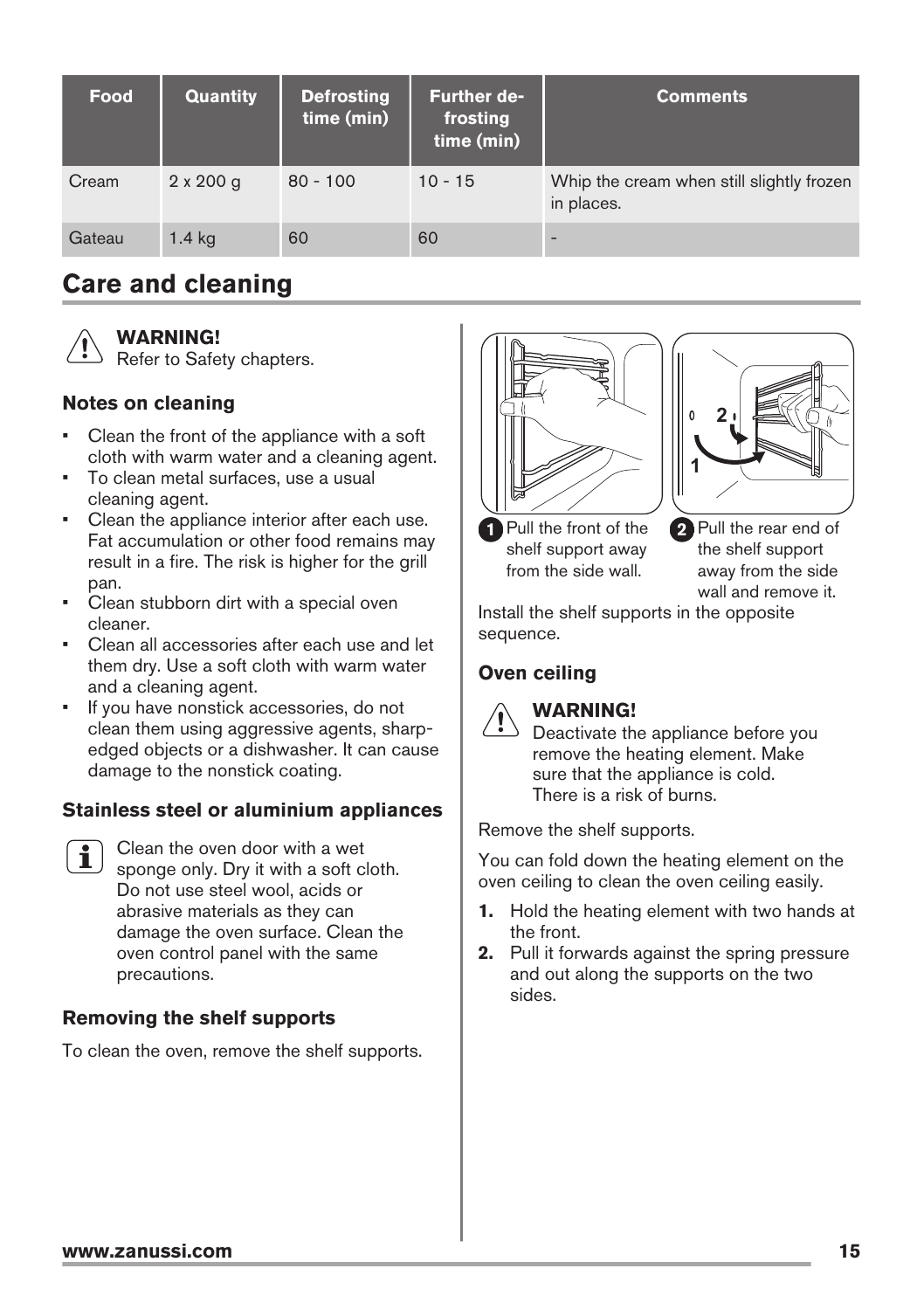

The heating element folds down.

- **3.** Clean the oven ceiling.
- **4.** Install the heating element in the opposite sequence.

Install the heating element correctly i above the supports on the inner walls of the appliance.

**5.** Install the shelf supports.

#### **Removing and installing the door**

You can remove the door and the internal glass panels to clean it. The number of glass panels is different for different models.



#### **WARNING!**

Be careful when you remove the door from the appliance. The door is heavy.

- **1.** Open the door fully.
- **2.** Fully lift up the clamping levers (A) on the two door hinges.





**3.** Close the door until it is at an angle of approximately 45°.



- **4.** Hold the door with one hand on each side and pull it away from the appliance at an upwards angle.
- **5.** Put the door with the outer side down on a soft cloth on a stable surface. This is to prevent scratches.
- **6.** Hold the door trim (B) on the top edge of the door at the two sides and push inwards to release the clip seal.





#### **CAUTION!**

Rough handling of the glass, especially around the edges of the front panel, can cause the glass to break.

- **7.** Pull the door trim to the front to remove it.
- **8.** Hold the door glass panels on their top edge one by one and pull them up out of the guide.



**9.** Clean the glass panel with water and soap. Dry the glass panel carefully.

When the cleaning is completed, install the glass panels and the door. Do the above steps in the opposite sequence. Install the smaller panel first, then the larger.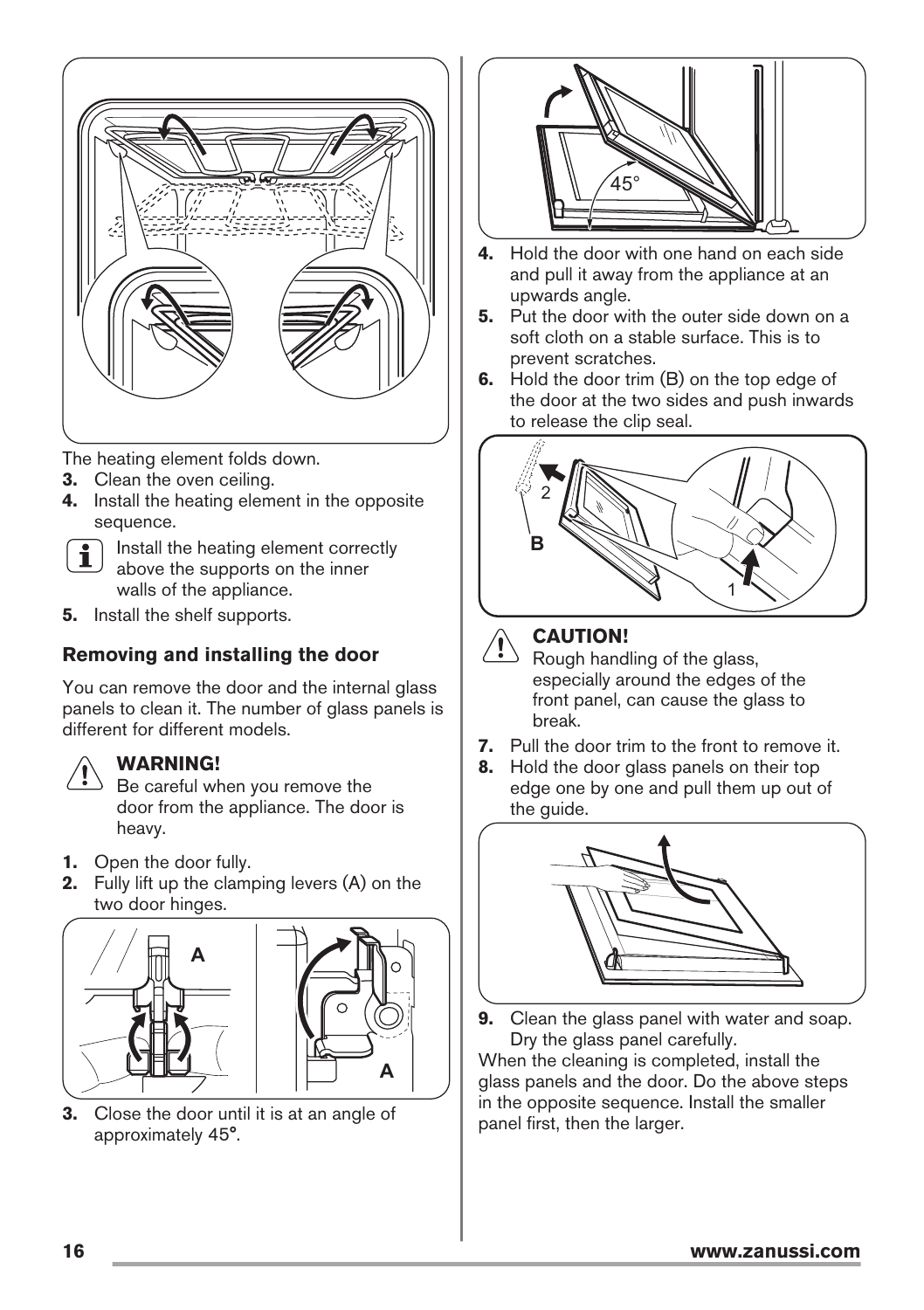#### <span id="page-16-0"></span>**Replacing the lamp**

Put a cloth on the bottom of the interior of the appliance. It prevents damage to the lamp glass cover and the cavity.

#### **WARNING!**

Danger of electrocution! Disconnect the fuse before you replace the lamp.

The lamp and the lamp glass cover can be hot.

- **1.** Deactivate the appliance.
- **2.** Remove the fuses from the fuse box or deactivate the circuit breaker.

# **Troubleshooting**

The back lamp

The lamp glass cover is at the back  $\mathbf i$ of the cavity.

- **1.** Turn the lamp glass cover counterclockwise to remove it.
- **2.** Clean the glass cover.
- **3.** Replace the oven lamp with a suitable 300 °C heat-resistant oven lamp. Use the same oven lamp type.
- **4.** Install the glass cover.



#### **WARNING!**

Refer to Safety chapters.

#### **What to do if...**

| <b>Problem</b>                                                                 | <b>Possible cause</b>                          | <b>Remedy</b>                                                                                                                            |
|--------------------------------------------------------------------------------|------------------------------------------------|------------------------------------------------------------------------------------------------------------------------------------------|
| The oven does not heat up.                                                     | The oven is deactivated.                       | Activate the oven.                                                                                                                       |
| The oven does not heat up.                                                     | The clock is not set.                          | Set the clock.                                                                                                                           |
| The oven does not heat up.                                                     | The necessary settings are not<br>set.         | Make sure that the settings are<br>correct.                                                                                              |
| The oven does not heat up.                                                     | The fuse is released.                          | Make sure that the fuse is the<br>cause of the malfunction. If the<br>fuse releases again and again,<br>contact a qualified electrician. |
| The lamp does not operate.                                                     | The lamp is defective.                         | Replace the lamp.                                                                                                                        |
| Steam and condensation settle<br>on the food and in the cavity of<br>the oven. | You left the dish in the oven for<br>too long. | Do not leave the dishes in the<br>oven for longer than 15 - 20 mi-<br>nutes after the cooking process<br>ends.                           |
| The display shows "12.00".                                                     | There was a power cut.                         | Reset the clock.                                                                                                                         |

#### **Service data**

If you cannot find a solution to the problem yourself, contact your dealer or an Authorised Service Centre.

The necessary data for the service centre is on the rating plate. The rating plate is on the front frame of the appliance cavity. Do not remove the rating plate from the appliance cavity.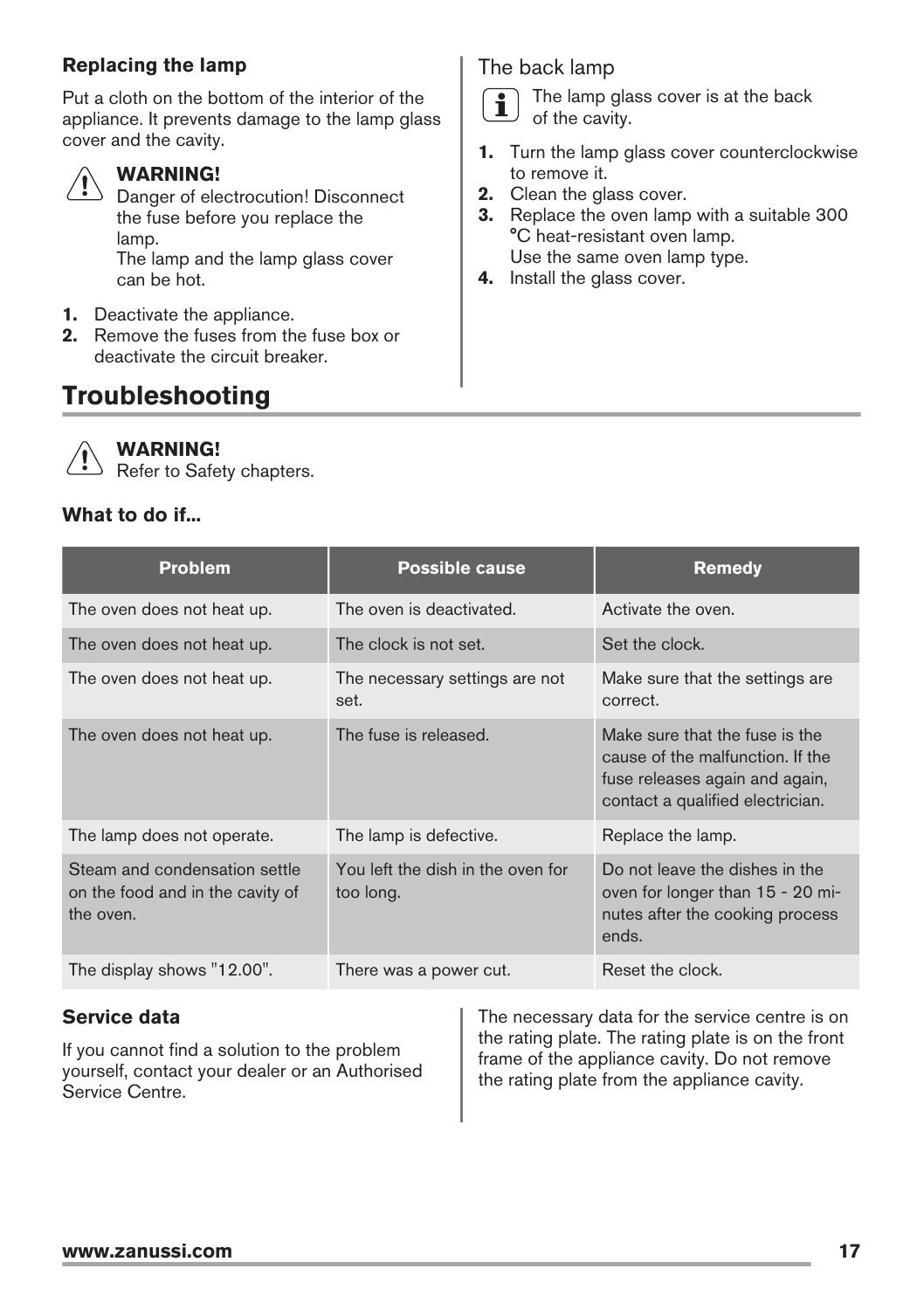<span id="page-17-0"></span>

| We recommend that you write the data here: |  |  |
|--------------------------------------------|--|--|
| Model (MOD.)                               |  |  |
| Product number (PNC)                       |  |  |
| Serial number (S.N.)                       |  |  |

## **Energy efficiency**

#### **Product Fiche and information according to EU 65-66/2014**

| Supplier's name                                                                                                                                  |                                                                                                                                                                | Zanussi                                               |         |  |
|--------------------------------------------------------------------------------------------------------------------------------------------------|----------------------------------------------------------------------------------------------------------------------------------------------------------------|-------------------------------------------------------|---------|--|
|                                                                                                                                                  |                                                                                                                                                                | ZOD35511WK                                            |         |  |
| Model identification                                                                                                                             |                                                                                                                                                                | ZOD35511XK<br>ZOD35517XA                              |         |  |
| Energy Efficiency Index                                                                                                                          |                                                                                                                                                                | Top oven: 106.8<br>Main oven: 103.6                   |         |  |
| Energy efficiency class                                                                                                                          |                                                                                                                                                                | Top oven: A<br>Main oven: A                           |         |  |
| Energy consumption with a standard load, conventional mode                                                                                       |                                                                                                                                                                | Top oven: 0.78 kWh/cycle<br>Main oven: not applicable |         |  |
| Energy consumption with a standard load, fan-forced mode                                                                                         |                                                                                                                                                                | Top oven: not applicable<br>Main oven: 0.86 kWh/cycle |         |  |
| Number of cavities                                                                                                                               |                                                                                                                                                                | $\overline{2}$                                        |         |  |
| <b>Heat source</b>                                                                                                                               |                                                                                                                                                                | Electricity                                           |         |  |
| Volume                                                                                                                                           |                                                                                                                                                                | Top oven: 42  <br>Main oven: 66 I                     |         |  |
| Type of oven                                                                                                                                     |                                                                                                                                                                | <b>Built-In Oven</b>                                  |         |  |
| <b>Mass</b>                                                                                                                                      |                                                                                                                                                                | ZOD35511WK                                            | 50.0 kg |  |
|                                                                                                                                                  |                                                                                                                                                                | ZOD35511XK                                            | 49.5 kg |  |
|                                                                                                                                                  |                                                                                                                                                                | ZOD35517XA                                            | 49.7 kg |  |
| EN 60350-1 - Household electric cooking<br>appliances - Part 1: Ranges, ovens, steam<br>ovens and grills - Methods for measuring<br>performance. | and keep it closed as much as possible<br>during the cooking.<br>Use metal dishes to improve the energy<br>saving.<br>- When possible, put the food inside the |                                                       |         |  |
| <b>Energy saving</b>                                                                                                                             |                                                                                                                                                                | oven without heating it up.                           |         |  |

The appliance contains features which help you save energy during everyday cooking.

#### • **General hints**

- Make sure that the oven door is closed properly when the appliance operates
- When the cooking duration is longer than 30 minutes, reduce the oven temperature to minimum, 3 - 10 minutes before the end of the cooking time, depending on the duration of the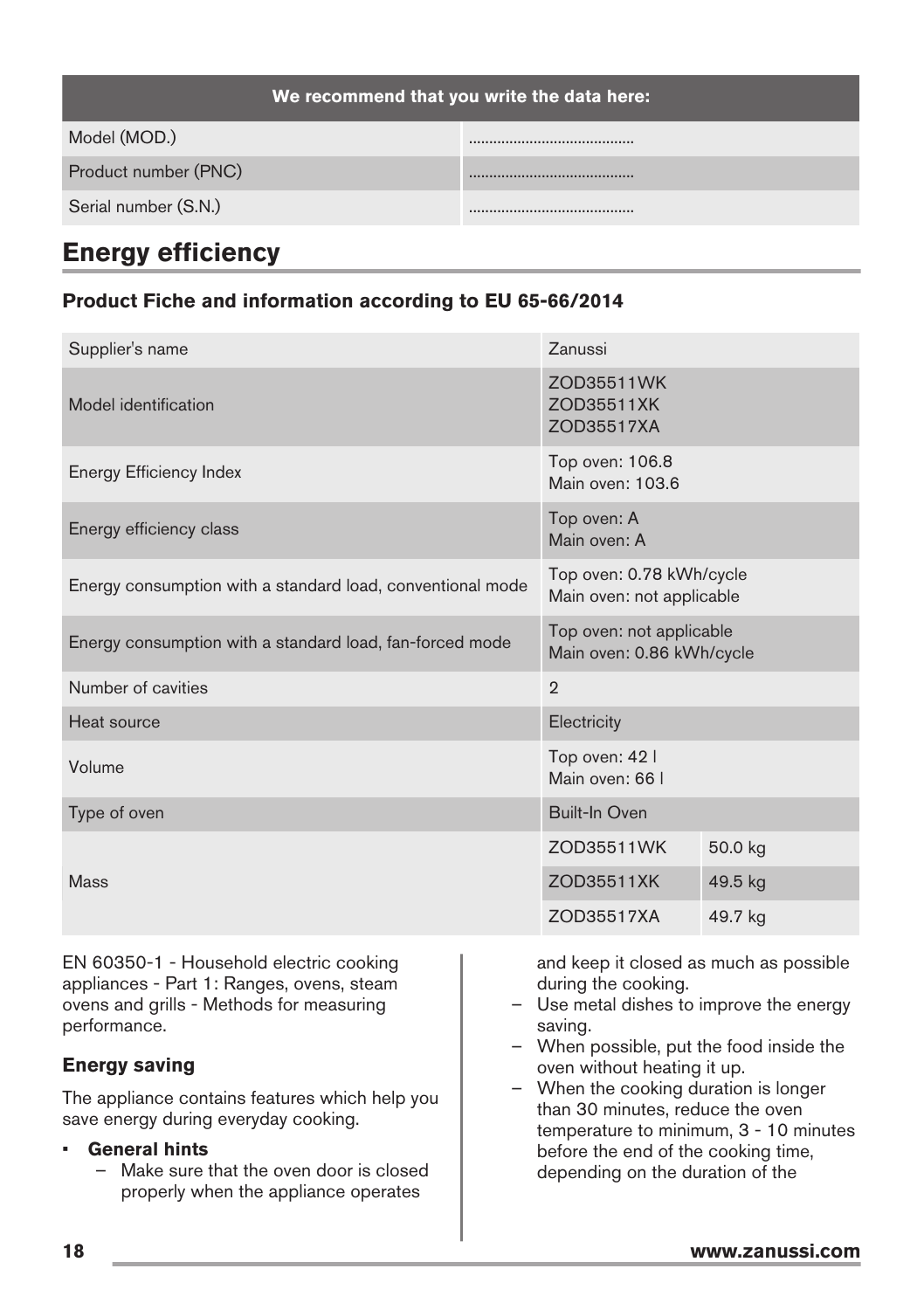cooking. The residual heat inside the oven will continue to cook.

- Use the residual heat to warm up other foods.
- **Cooking with fan** when possible, use the cooking functions with fan to save energy.

# **ENVIRONMENT CONCERNS**

Please recycle all materials marked with the

symbol  $\hat{\omega}$ . Dispose of all packaging materials appropriately and help to protect the environment, and future generations. Do not dispose of electrical equipment marked with the **Keep food warm** - if you want to use the residual heat to keep the meal warm, choose the lowest possible temperature setting.

区 symbol along with the general house hold waste. Dispose all electrical goods via applicable local authority collections, or at local authority or, commercial recycling centres.